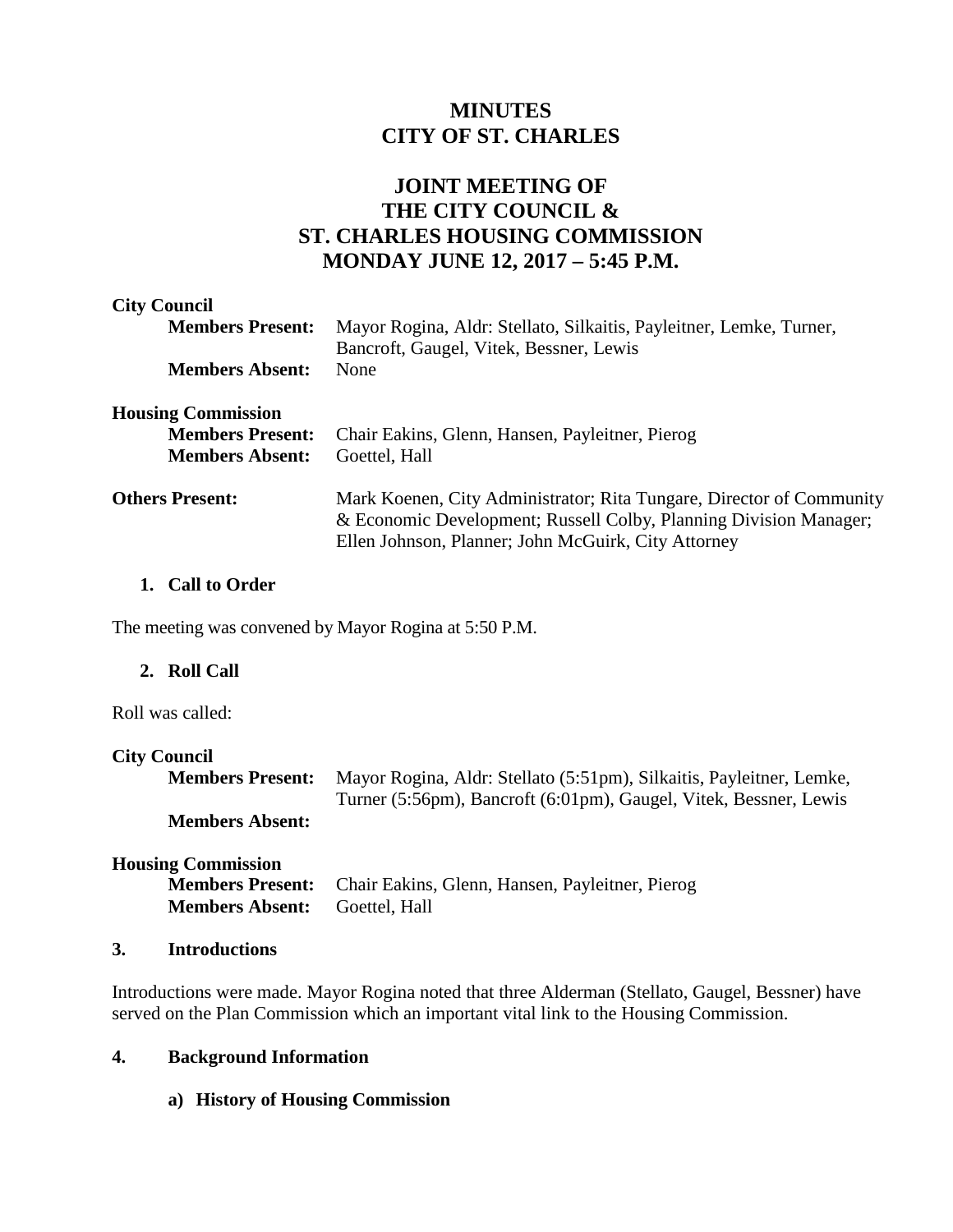Ms. Johnson said the Housing Commission began in 2005. The St. Charles Housing Action Plan was completed that year and found that housing prices were outpacing incomes in St. Charles, identifying an affordable housing gap here in the city. That document recommended that a Housing Commission be created, as well as adoption of an Inclusionary Housing Ordinance and a Housing Trust Fund. As a result of that study the Housing Commission was established to explore policy options for increasing affordable housing in town. The Commissions first focus was to create the Inclusionary Housing Ordinance which was adopted in 2008 and has been amended overtime.

The city code includes a section on the Housing Commission which lays out the Commission's purpose:

- Preserve the existing affordable housing stock.
- Promote public awareness of the need for affordable housing.
- Encourage and guide market forces to build new homes that meet the St. Charles Housing Endorsement criteria which was adopted in 2002.
- Maintain/increase the availability of attainable/affordable housing for all members of the community by working with the private sector and major employers in the community.

There's also a section of the code which lays out the powers and duties of the Housing Commission:

- Provide policy advice to the Council regarding the Inclusionary Housing Ordinance as well as increasing, retaining and rehabilitating affordable housing.
- Coordinate with other communities, agencies and groups on affordable housing needs and issues.
- Work with developers on implementing housing programs.
- Developing new programs.
- Identifying revenue streams to create affordable housing.
- Expanding the city employer assisted housing program-which is no longer offered.
- Increase public awareness for affordable housing.

Mayor Rogina said he is focused on the recent work of the Housing Commission, as well as the function and uses of the Housing Trust Fund. Tonight he is looking for some dialogue as to how the Housing Commission, working with Council, can begin a constructive way of using those funds. Ms. Tungare said the balance of the Housing Trust Fund is closing in on \$600,000.

## **b) Housing Commission's recent work**

Mayor Rogina said he is intrigued by the First-Time Homebuyer Downpayment Assistance Program and the amendment to the existing Home Rehab Loan Program. He asked if the City has to work hand in hand with the County, because it also states that the County does not have the First-Time Homebuyer program at the top of their priority list. Ms. Johnson said there is no requirement that we work with the County on these programs, but the County already has a Home Rehab Program in place. It makes sense for us to piggy-back on their program because homeowners would only have to apply for one program and would then be identified as being eligible for more City funding if needed. The thought for the First-Time Homebuyer program was that if the funding is already available from the County why make a family apply two separate times, to two separate organizations since our program is in-line with the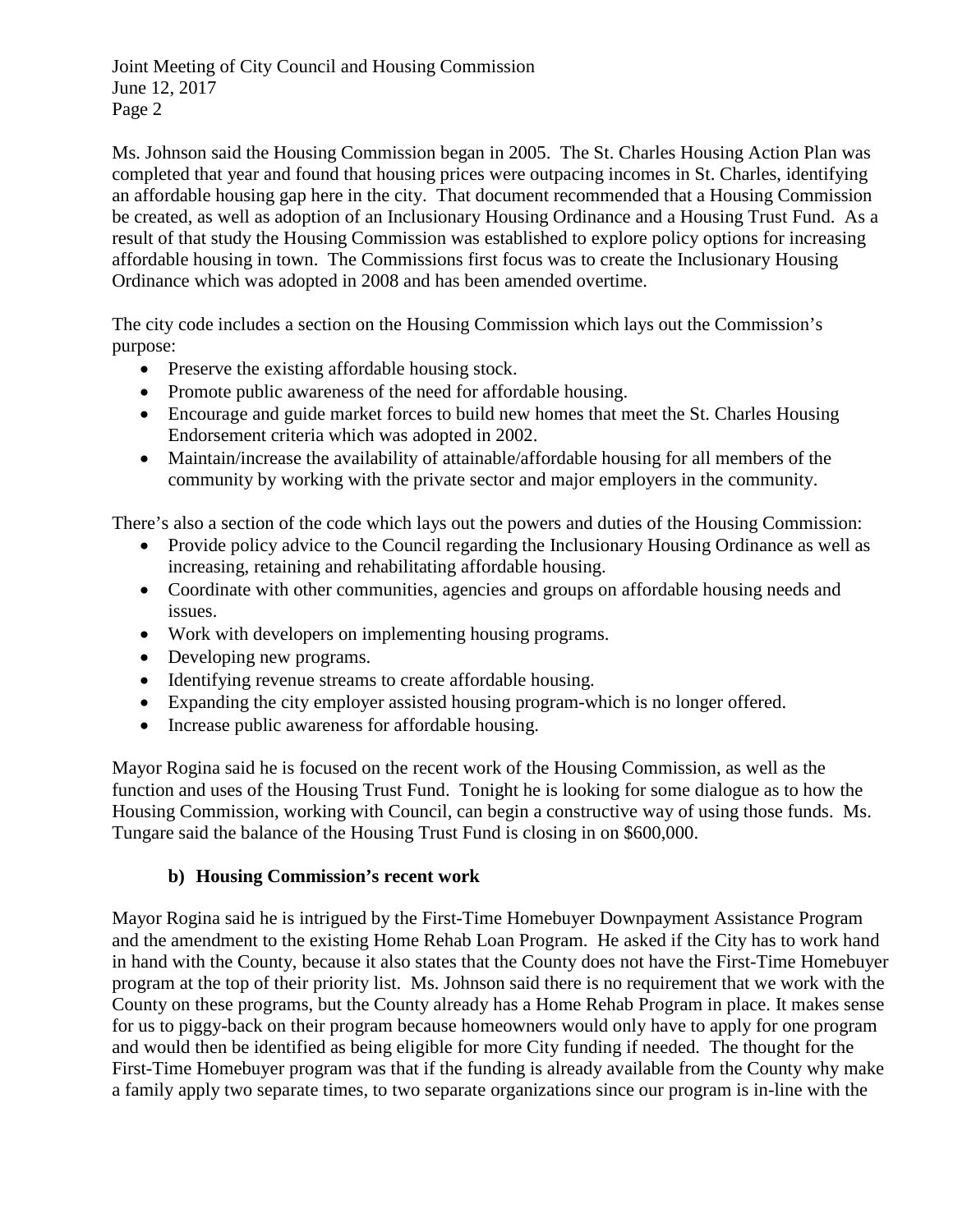County's in terms of the target income group. Ms. Tungare said it allows us to leverage our funds more, given that we have a finite amount of money is our Housing Trust Fund. There is also an extensive amount of administrative work involved to administer these programs and this way there wouldn't be any duplication of that. Mayor Rogina asked if that would allow a first-time homebuyer to receive a grant of \$20,000; \$10,000 from the City and \$10,000 from the County, as part of their downpayment. Ms. Johnson said correct, and it would be in the form of a 0% interest loan that they would have to pay it back when the home is sold.

Mr. Hansen noted that he is on the County's Home Commission and there is a lot of time and expertise involved with handling the applications, underwriting the loans, documenting the loans, disbursements and administrating any repayments that come back.

Aldr. Lewis asked how we know the County will do it for free without any administrative costs. Ms. Tungare said conversations have been had at the staff level with the County and their interest is to see this program in use; the conversations haven't had any mention of a fee. Aldr. Lewis said she is skeptical of handing over our money to another government body, because at any given time they can change their rules. Ms. Tungare said there would be an agreement in place with Kane County for this program. Attorney McGuirk said we wouldn't fund it until it was paid by the recipient. Ms. Johnson said the City would be able to review the recipients identified to be sure they are in-line with our requirements. Aldr. Lewis said according to their website it's going to be administered through a program in Elgin; how does Elgin comes into play. Mr. Hansen said the Home Commission is called the Kane-Elgin Home Commission because Elgin was needed to draw the amount of funds they get from sources like HUD. They disperse a lot of money over the course of the year, this calendar year was a little over \$2.9 million in all of their programs; not just this program. By including Elgin with the County program it allowed them to qualify for more money, but they do lend all over the County. Aldr. Lewis asked if they would make the final decision as to which projects would qualify. Mr. Hansen said it's very similar to the city's Housing Commission; the Home Commission meets twice a year and the Kane County staff works up a recommendation to disperse the funds which is then discussed by the Home Commission and then goes to the County Board for final approval. Ms. Tungare said there are two separate programs, the Kane County Affordable Housing Fund exists for gap financing for development of affordable housing. If a developer comes to the table in St. Charles with an affordable housing project there's yet another opportunity outside of the downpayment assistance program which benefits first-time homebuyers.

## **c) Kane County Affordable Housing Fund**

Ms. Johnson said the Affordable Housing Fund was started by the County about a year ago. They combined various HUD funding sources to create a combined fund where developers, both for profit and non-profit), can apply for funds to create affordable housing within the county. The County approached staff a few months ago to tell us about this fund as an opportunity for the City to partner with our Housing Trust Fund. The City could contribute Housing Trust Fund money into the County's fund and earmark that funding for projects in St. Charles. It's a way to leverage the two funds together to incentivize affordable housing in St. Charles.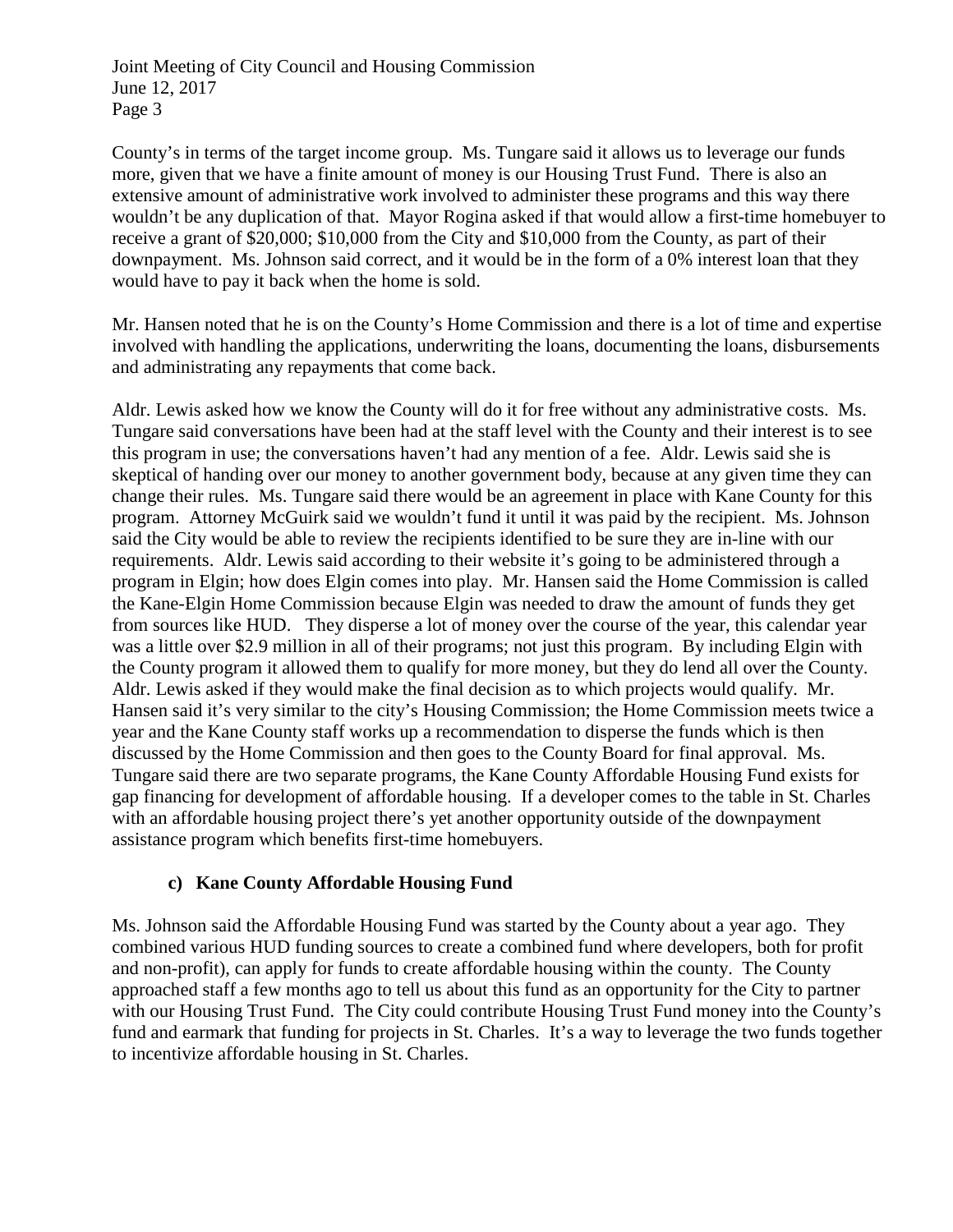Mayor Rogina said in response to Aldr. Lewis's concern about turning our money over to the County; if someone did apply from St. Charles our Trust Fund money would go to that person who is going to be living in St. Charles. Ms. Johnson said for the Home Rehab Program and Downpayment Assistance Program, those are just reviewed at the staff level at the County against the City and County requirements and then the City approves the funding to be dispersed to them. For the Affordable Housing Fund, the City would earmark a certain amount of funding, whatever the Council chooses, to provide to the Affordable Housing Fund and specify requirements that the City wants to place on use of the funds. Mr. Glenn asked if there were any financial designation at this point. Ms. Johnson said no, it's completely open ended; it's a new opportunity to get a big project done in St. Charles.

Aldr. Lewis said she was still confused; if we had two projects submitted and we really want project one versus project two, could they choose project two? Ms. Johnson said the City would still have to approve use of our money. Aldr. Lewis said the wording states that Kane-Elgin Home Commission awards financing to the projects. Ms. Johnson said that section taken from the County website doesn't take into account the City contributing any funds because we haven't done that yet. Ms. Tungare said this is hot off the press for the County; this is a concept that's been originated recently so we need to iron out the details with the County, if the two groups agree that it's something worth exploring. Aldr. Lewis said we're all leery giving to the State of Illinois because we're not sure we will get it back because things change and the County Board can make different decisions. Mayor Rogina said if we do pursue this, like Attorney McGuirk suggested, a memorandum would be put in place to be sure our residents get the money we've allocated; we haven't gotten that far yet.

Aldr. Lemke said from his experience at work Intergovernmental Agreements are hard to keep our arms around, and although he would have anxiety like Aldr. Lewis, the important thing is that we're made whole and the money to fund the program stays here.

Aldr. Payleitner said it's project specific; we're not just writing a check to the County for them to spend as they will; it's the same case for the Downpayment Assistance Program. Aldr. Lewis asked why the County would do all the work then. Aldr. Payleitner said they're doing it anyway. Mr. Hansen said for example, if Shodeen applied for the Affordable Housing Fund for the building they have earmarked for senior housing, County staff would receive the application from the developer and then give the developer a list of information needed (drawings, budget, economics, etc.) County staff does all the underwriting for the project and makes up a packet which then goes to the Home Commission for vote based on staff's recommendation. Perhaps that packet would also go to City staff for review where it would also be approved or not. Ms. Tungare said that the City has experience working with the County due to the Home Rehab Program, which began about five years, so we do have a track record. With the Downpayment Assistance Program we are starting small at \$10,000. The new Affordable Housing Fund definitely needs some more work and conversations with the County, but if the concept is acceptable to both groups it's something we can invest our time in.

## **5. Purpose of Housing Commission**

Mayor Rogina asked if these programs in any other community or state use grants as opposed to loans. Ms. Johnson said grant programs do exist elsewhere, but the thought for us has been to recycle the money through loans instead of grants. Mayor Rogina said in speaking with members of the Housing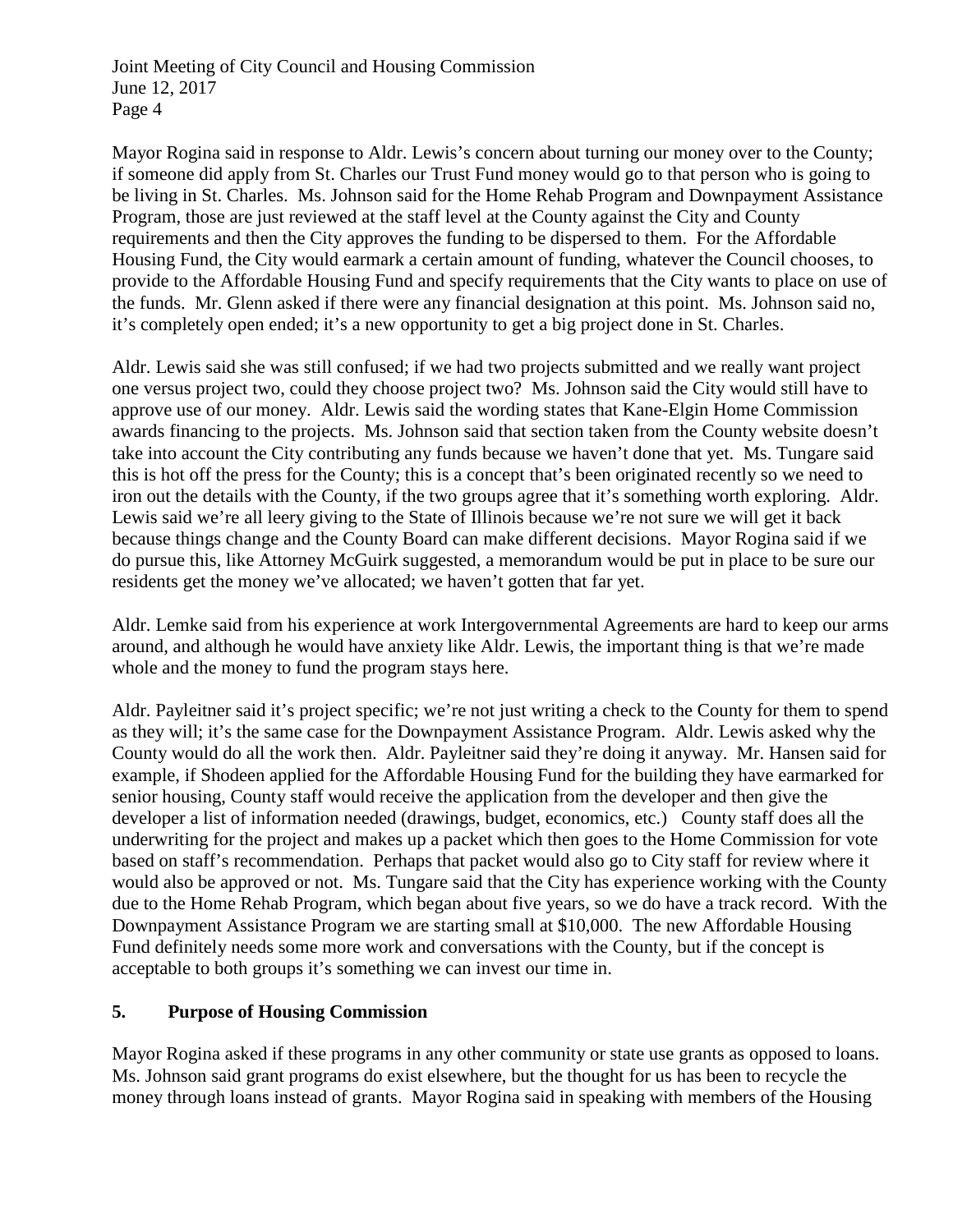Commission the issue is that it's really important to the Commission to get the Housing Trust Fund going and it's been there for a while but nothing has transpired. From his perspective he'd like the end result from this meeting to be for the Housing Commission to come up with a proposal of how they would like the money spent. Aldr. Payleitner said this is it and we've tried various things. Mayor Rogina asked if it's a matter of publicity. Chair Eakins said it's a matter of economics, everything formed and started to grow in 2005. Then during the recession, there was no construction and no one was buying, so there was no need to assist someone. Now we have the reverse problem. In speaking with the County it was determined there were only about 10 properties in the city that would even qualify for downpayment assistance because our housing prices are so high. There's a limit on the value of the property we can assist with and there's a limit on the incomes for those seeking to purchase these homes and now all of the sudden we are on this huge jump start and all the properties that could have been affordable have been snatched up and now prices are extraordinarily high again. Mayor Rogina asked if these requirements are by state statute or could the numbers be fiddled with. Ms. Johnson said the numbers are by state statue; the formulas are already there.

Ms. Pierog said she read Kane County's average home price is \$275,000, but in St. Charles it's hovering around \$400,000. Mr. Glenn said it's probably \$300,000-\$350,000. Ms. Pierog said if a senior has just about paid for their home and the value has escalated beyond the value of what the home value limitation is for the Home Rehab Program, then the program will not be available to them. They may be fitting the income requirement with social security and pension, but their house may be more valuable. They can stay in the house because they pay property taxes, but cannot qualify for the program, and that's a real conundrum that we have the money to give to people but they're not eligible because their house is worth more. Mr. Glenn said that's true; based on these numbers he's not sure how you could find a place for rent for \$1,400 for a family of 7-8, or buy a home for \$209,000; not in this town. He thinks the qualifications are really tough and we should try to figure out how to build the money up and used it effectively.

Aldr. Payleitner said we are jumping ahead to the use of the Housing Trust Fund. When we talk about the purpose of the Housing Commission it's just as important to do what we can to increase the stock of affordable housing, which is not always home ownership but also rentals, and our group would like direction from Council. Mr. Glenn said we shifted focus from grants to loans because we have the money and have to give it away somehow, but we weren't successful in getting builders to build homes. Chair Eakins said plus, how the fee in lieu evolved it's going to be tough for most developers to include affordable units because it's not going to fit with the current design. Mr. Glenn said the developers and the public don't like it. Aldr. Payleitner said for a developer, it's not so much that they would, it's whether they can because legally, affordable housing has to be supplied from only the front door in and she feels it's possible for a lot of developers.

Aldr. Turner said he thinks it's going to be really hard for someone to buy a single-family home, but he's intrigued by the money to lure investors in by giving a developer money to incorporate the affordable units. Mr. Hansen said that's exactly what the County does now, but his understanding is if the City got involved also the County would provide less like \$600,000 in gap financing and the City provides maybe \$100,000. Mr. Turner said the building would look no different than anything else on the street, so then our money could be used to make the building look like everybody else's but the inside would be affordable. Mr. Hansen mentioned a senior affordable housing project happening in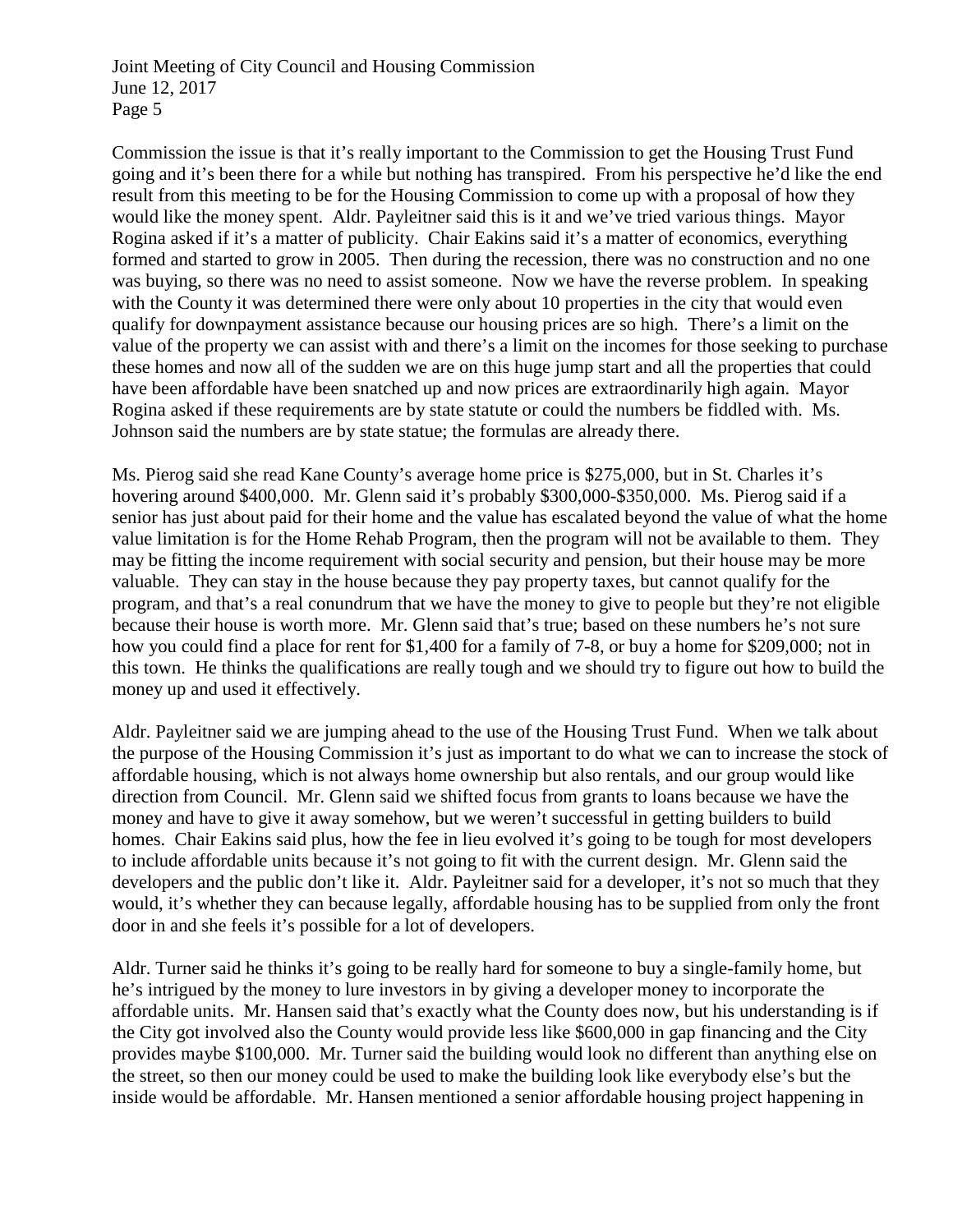Elgin and last week they made seven units "market rate units" which are not affordable; they're just earmarked, not necessarily any different. Ms. Tungare said we could establish any criteria we want, but what it really does is for gap financing; it really subsidizes the cost between market rate unit and affordable units to not look any different from the outside.

Aldr. Bancroft said the issue we have here is the size of the development which make it very difficult to provide the housing stock from a financing standpoint and expertise standpoint. He said other large developments he's worked on have all had their own money to make it happen. They didn't care what the marketing side will be; they had to have the involvement of CHA and the infrastructure. So to think we could have a developer come here and give us 10% units as affordable and be able to do the deal is a big naïve on all of us. The math doesn't work. Even if they can get it financed they may not be able to get the equity for it. Look at the reaction we received for two high-end rental properties. The minute we would talk about affordable, those people will go nuts and people are swayed by public pressure. The reality is we have a nice Inclusionary Housing Ordinance, a nice pool of money to start with, and a mechanism to increase that over time. The solution is to continue down that road, not to think we are going to get units from someone. Senior counteracts the word affordable; everybody sees their mom and Dad, and that's a potential interesting concept and the way to get to our affordable housing done; nobody complains about it, deals get done and the math works. Aldr. Stellato said he agrees; let's identify our market, we know millennials are renting rather than buying, so we are going after a market that's shrinking, while the senior market is growing and is an easier sell. He said allow time for the Trust Fund to get up to that point to identify a piece of property in the community to buy, or put an incentive plan together for senior involvement to get money from the City to build senior affordable housing. Aldr. Bancroft said it will attract expertise; really good senior housing developers will look at big dollars being offered by municipalities. Aldr. Payleitner said she agrees, however why does the math not work unless it's senior housing? Aldr. Bancroft said, because unlike other markets where you might be paying by the chunk, everything is based off of a cap rate, so if 10-20% of my income stream is depressed the whole value of the project is diminished. He said they work in Chicago due to the scale, support for the CHA and other organizations; and it's a commitment of very wealthy individual developers who decide to give back to a community that's been good to them.

Mr. Glenn said when you reach a certain age all you need is a small space, one level, with the necessary amenities and we don't have anything like that here; everything is too big.

Aldr. Silkaitis said in his opinion we're looking at this short-sighted. We build all this senior housing instead of affordable housing, and once these seniors move on there won't be anyone to move up into this senior housing because we haven't helped people to be able to live in St. Charles. Senior housing for the short term is great, but long term we need to help younger people stay in St. Charles because we may end up with more senior housing available than we are able to fill. Ms. Pierog said millennials will eventually want to settle down and buy. Aldr. Bancroft said millennial does not mean poor, they're all making money. It's a choice to not buy right now, but it's a choice that will change more than likely once they start having kids. But until we start showing appreciation in housing, no one is going to buy, everything is frozen right now because we are stuck in our houses because they haven't appreciated, and nothing is going to change until that happens. Aldr. Stellato said he read that the recession we experienced was so bad it scared an entire generation, so they are waiting.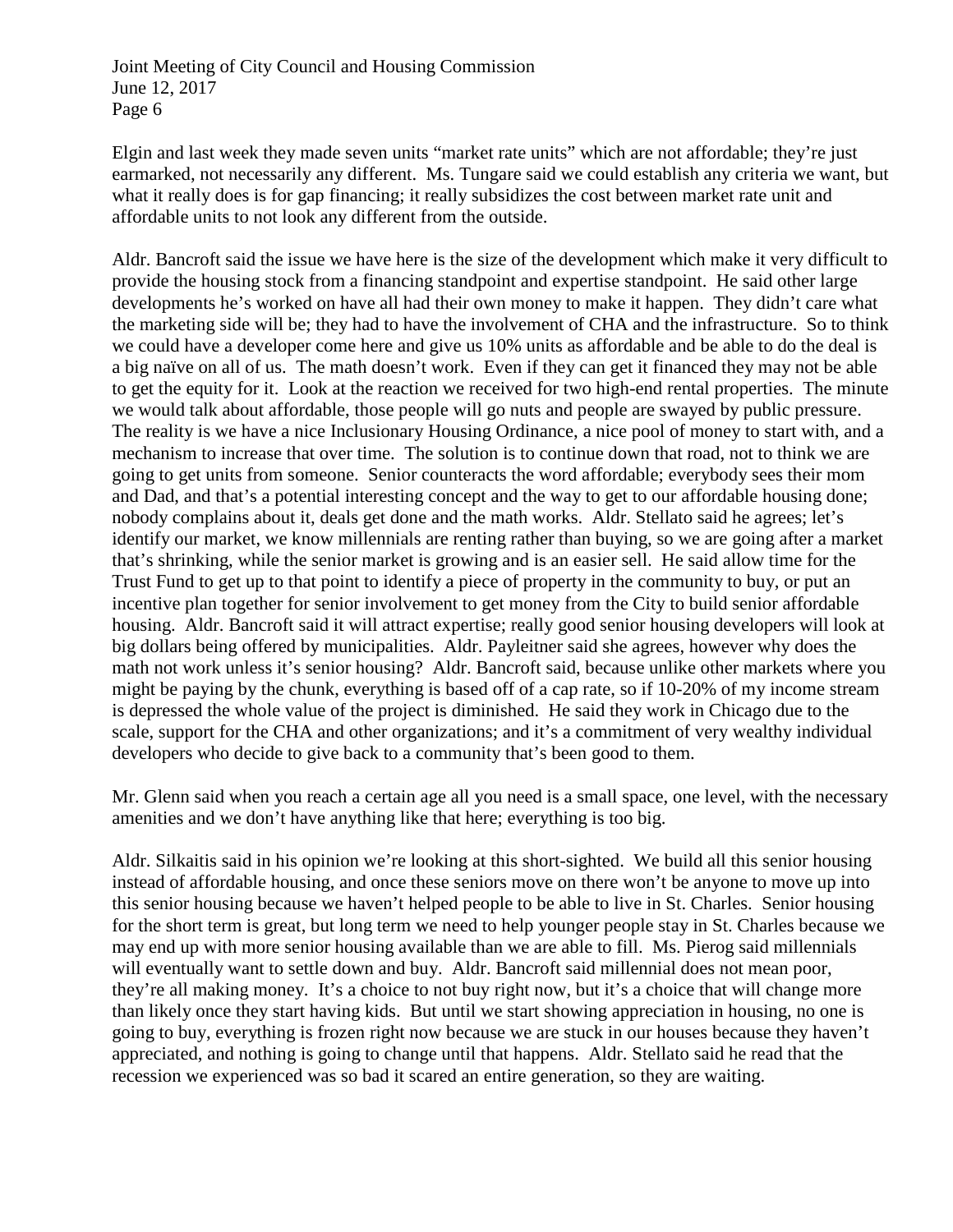## **6. Use of Housing Trust Fund**

Mayor Rogina mentioned the following programs: First-Time Homeowner Downpayment Assistance Program, Rehab Program, and gap financing to developers (Kane County Affordable Housing Fund) and suggested that the charge of the Housing Commission over the next meeting or two, before another joint meeting, be to decided what programs we want to do. Let's develop a plan, make some recommendations and go from there. Aldr. Payleitner said the ball is already rolling on two of those. Mayor Rogina said they are and it's a matter of the City publicizing those, but we also only have a certain number of places that qualify. Aldr. Payleitner said we double the value by working with the County. Mr. Glenn suggested getting someone from Arlington Heights in to talk to the Commission to see how it's done, because they have a good track record with their senior housing.

Ms. Pierog said there are approximately 700 seniors in the township living here right now in poverty and cannot afford this program. Maybe there's a grant we can give a certain amount of seniors to stay in place, rather than replenishment; they need assistance. Aldr. Lewis said there are a lot of seniors in homes who wouldn't qualify for this, but also do not have the income to stay there, pay the taxes, or make the repairs to their homes, but they are self-sufficient and she's not sure how to solve that problem, but they need help. Ms. Pierog said it's a financial investment the City is making. It's not a subsidy or a handout, but a helping hand. Mr. Hansen said those are low income individuals, whether senior or not, they could be living in a \$400,000 home but cannot afford to live in that house any longer, even if they don't have any debt against them. Where we can help is to provide low income/affordable housing to those individuals, but he doesn't see helping them stay in their house, that's not the solution. Ms. Pierog said that's making economic assumptions, we don't know their income, but if the appraised value was on their last sale and they have a senior exemption, they may be able to squeak by, but can't afford putting on a new roof or new furnace. Mr. Glenn said the last thing seniors want to do is move out of their house and the aging-in-place industry is going to be a big trend.

Mayor Rogina suggested the Housing Commission work with staff to bring outside assistance in to develop some models over the next couple meetings and we can reconvene again later in the summer or early fall for another discussion.

Chair Eakins shared a final thought: when encouraging developers to come in, \$575,000 is not insignificant, but when we talk about the cost of putting together a building of significance it's a drop in the bucket, so for this fund to have impact the impact we desire, it needs to grow. Aldr. Lewis asked if developers would still be charged a fee in lieu for affordable housing. Aldr. Payleitner said we have to be careful otherwise they'll go to a town where they don't have that. Mayor Rogina said that's competition in the market place, and we haven't even scratched that surface. Mr. Glenn said we're the only town around having this discussion. Mayor Rogina said we're proud of that but it also works against us sometimes as well.

Ms. Tungare said the July and August Housing Commission meetings would be used to come up with some information and once we have something to share we can schedule another joint meeting. Mayor Rogina suggested September at the latest.

#### **7. Additional Business**